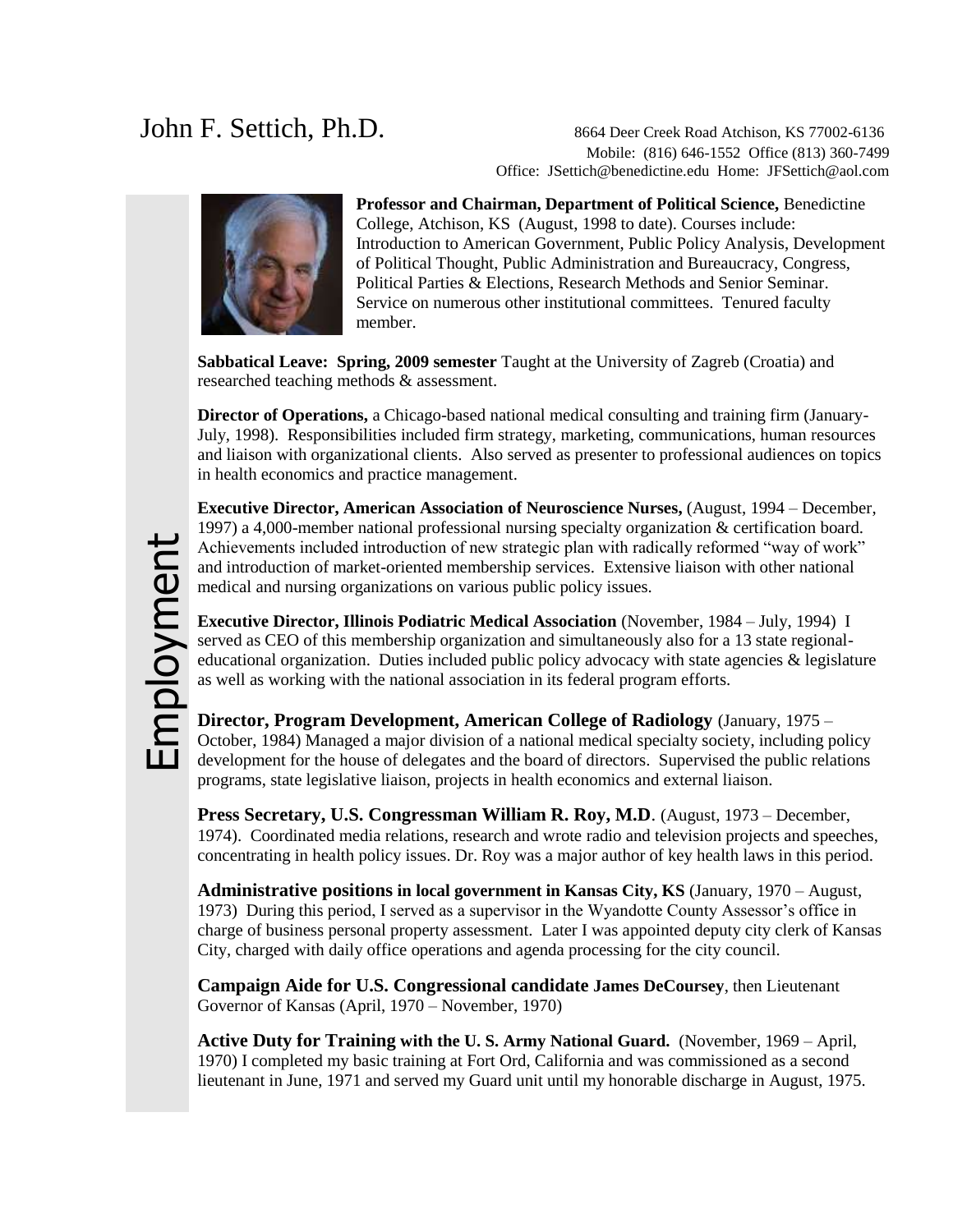**My publications** have been a mix of academic and business-related. The book chapter listed first was a classical peer-reviewed publication. The cover article in *HOSPITALS* and the submissions in *ASSOCIATION MANAGEMENT* were highly competitive, although not truly peer-reviewed. The balance are representative, but not a complete listing of my published business or volunteer-related articles.

- "Taking the Measure of Leadership Impact: How Leaders Share Values in Catholic Higher Education. Chapter in Impact of Leadership, ed. By Kenneth E. Clark, Greensboro, NC, Center for Creative Leadership, 1992, with J. Patrick Murphy, PhD.
- "Is Radiology on Demand Dead?", cover story, *HOSPITALS,* the principal publication of the American Hospital Association, November, 1984, with John Roberts.
- "Life on Both Sides of the Fence", January, 1991, *LEADERSHIP,* a publication of the American Society of Association Executives, Washington, DC.
- $\cdot$  "Radiology Practice Survey", editions of 1979 and 1983, monographs printed by the American College of Radiology, summarizing a national survey research project.
- Frequent contributions to *FORUM,* the monthly tabloid publication of the Association Forum of Greater Chicagoland.

**Member**, American Political Science Association, 1992 to date. And member, Midwest Political Science Association (current)

**Member**, Association Forum, a professional society of 2,500 management executives who work for Chicago area membership associations, 1977 to 2008. Honored by the Forum in 1995 with its distinguished service award. Chair of special interest group, member of numerous committees including CEO committee.

**President & Chairman of the Board, Girl Scouts of Chicago** (2 terms 1985-1989, total board service 9 years). Only male President /Chair in 100-year history of the Council. United Way agency served 20,000 girls with 3,000 volunteers and \$ 2 million annual budget.

**President & Chairman of the Board, Publicity Club of Chicago** (1983-1984), a regional group of 650 public relations professionals.

**President, Conference of Medical Society Executives** (1980-1981), led metropolitan organization of 125 senior association executives.

**Honored as one of 10 Outstanding Young Citizens of Chicago** in 1987 by the Chicago Junior Association of Commerce and Industry (Jaycees).

**Homored by Chicago Society of Association Executives** with its John C. Thiel Award for Distinguished Service in 1995

**Honored as recipient of the Army Commendation Medal**, Kansas United States Army National Guard, 1975.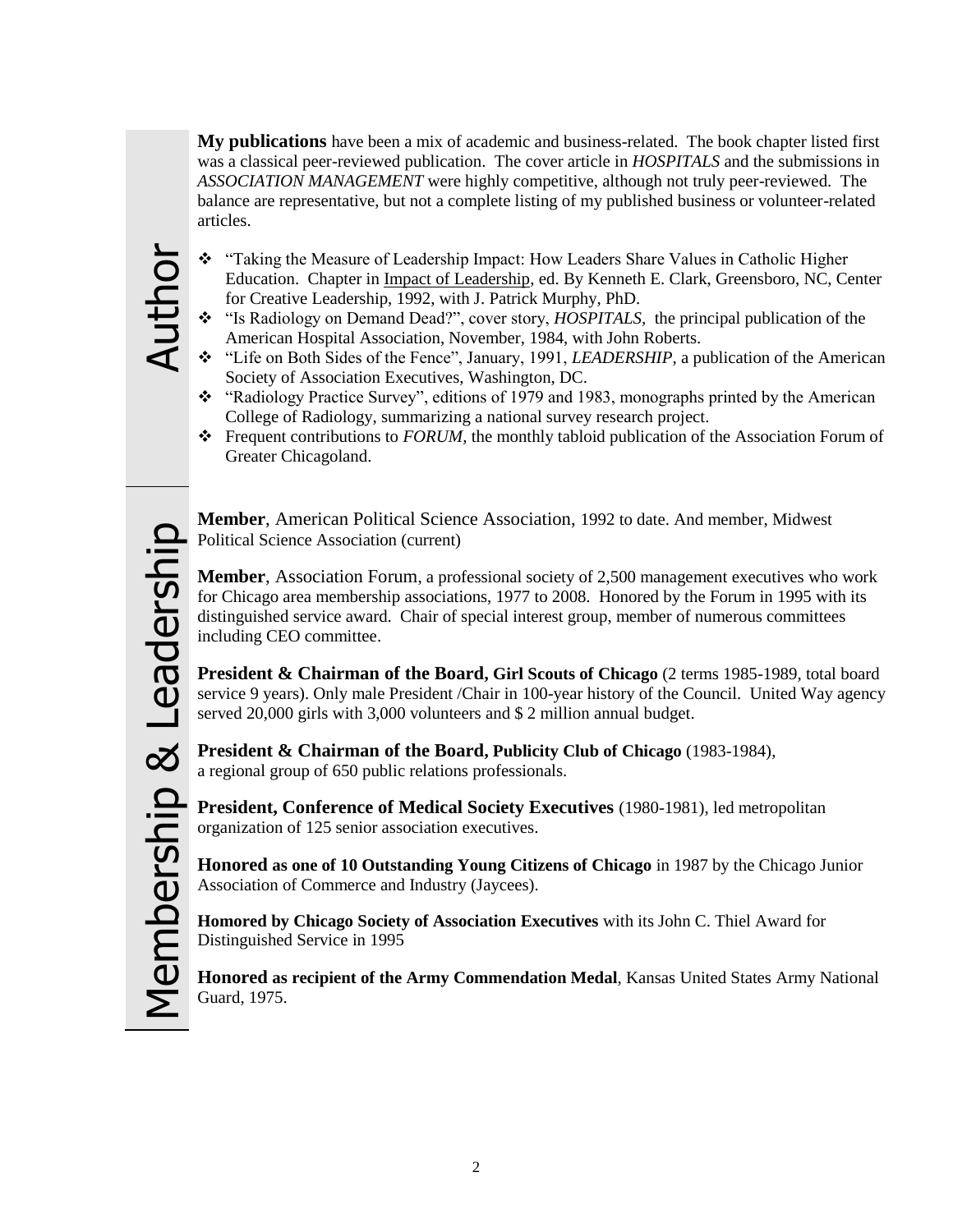During the past 30 years I have often served as a consultant for organizations, most often in leadership development and strategic planning. The following is a partial client list:

- American College of Foot and Ankle Surgeons
	- American Dental Association
	- American Academy of Implant Dentistry
	- Associated Landscape Contractors of Colorado
	- $\triangle$  The Business & Professional Women of the USA
	- **The American Oil Chemists Society**
	- The Chemical Coaters Association of American
	- The National Hemophilia Foundation
	- The National Safety Council
	- $\bullet$  Illinois Landscape Contractors Association
	- The American Association of Oral & Maxillofacial Surgeons
	- The National Federation of Specialty Nursing Organizations
	- American Association of Medical Assistants

**During the past 35 years**, both in the course of my employment and as a volunteer faculty member for professional education courses, I have given several hundred presentations and many broadcast radio and television interviews. The topics have run a wide gamut from the interpretation of complex new federal regulations that affect physicians in their daily practice to inspirational topics on leadership in action. Some of the in person presentations were to audiences of elite opinion makers, others to very large audiences of new medical students and hospital executives.

- Academic paper at the  $7<sup>th</sup>$  Benedictine Pedagogy Conference entitled: Imparting the message of the Social Gospel through teaching American  $20<sup>th</sup>$  Century Political History, May, 2013
- Academic paper on Film & Politics: A New Taxonomy Midwest Political Science Association, April, 2013
- Academic paper on a new teaching-learning paradigm at February, 2012 Teaching and Learning Conference of the American Political Science Association in Washington, DC
- Academic paper on a model of vote fraud delivered at the April, 2009 annual conference of the Midwest Political Science Association. Also I presented a poster session there on the Iowa presidential nominating caucuses and served as discussant at two other panels.
- Guest faculty at the University of Zagreb (Croatia) March 3-20, 2009: "The American Approach to Politics and Policy" a for-credit seminar for 23 enrolled  $3<sup>rd</sup>$  & 4<sup>th</sup> year political science students. The session ended with a national public policy analysis project.
- Academic paper presented at the Southern Political Science Association annual meeting; January, 2005 on original research into religious conservatism and social-economic liberalism.
- Institutes for Organizational Development, a university-based, week-long summer school program for established association executives. I have lectured on strategic management, marketing, government relations and public relations for the U.S. Chamber of Commerce, the sponsor of this 75-year old program, most recently in June, 2015 at Villanova University.
- $\cdot \cdot$  Presented a co-authored paper at an invitational, academic conference in July, 1991 sponsored by the Center for Creative Leadership (NC). (See publications.)
- Producer, principal writer and on-screen narrator of two video programs explaining the Tax Equity and Fiscal Responsibility Act of 1982 to radiologists. The programs were widely sold and circulated to U.S. practice groups.
- Many presentations to national and regional audiences of radiologists, administrators and business managers on state & federal health legislation.
- Adjunct faculty, DePaul University Graduate Program in Management Services (1993-1997)

Consultant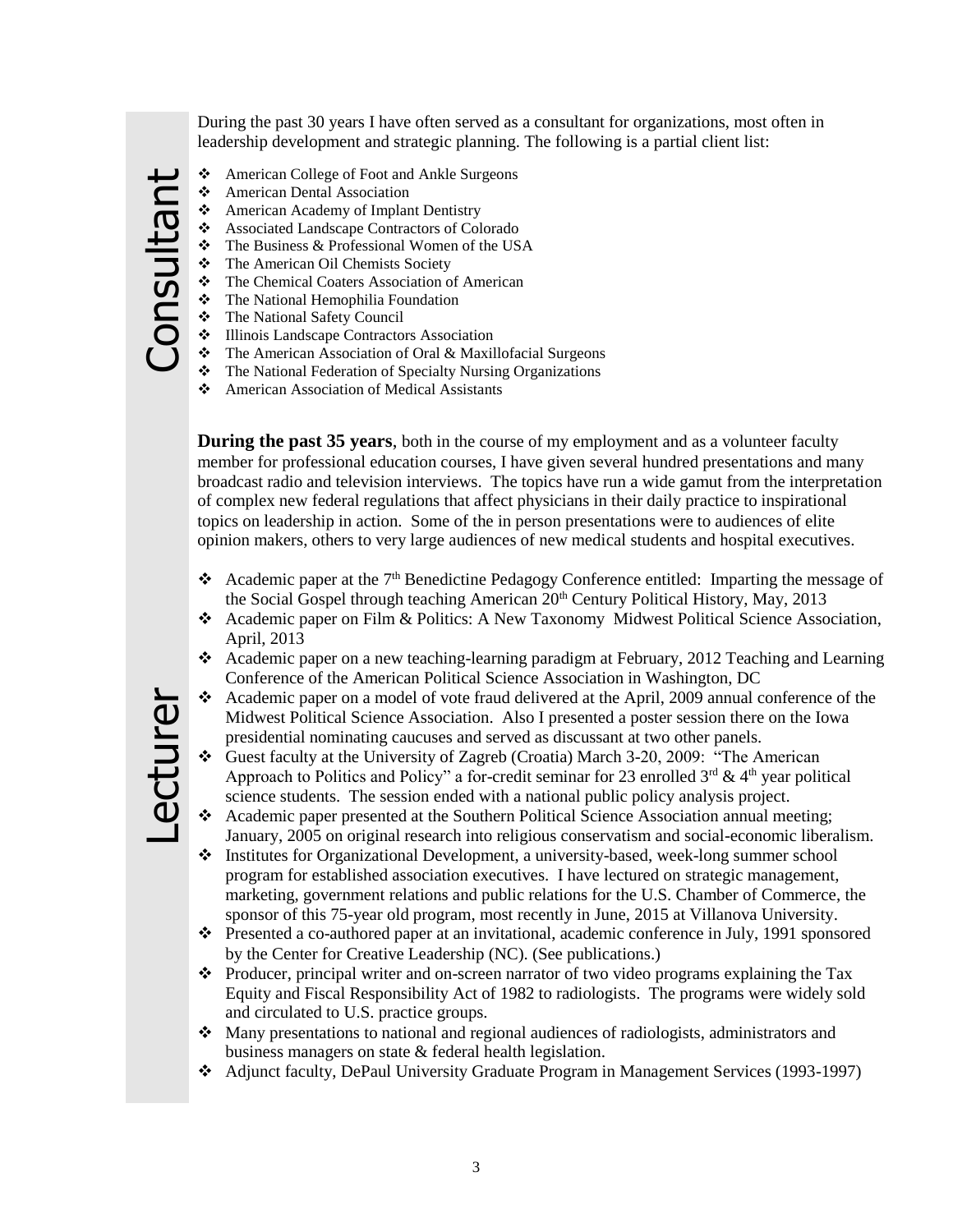**Ph.D. public policy and political science**, Department of Political Science, University of Illinois at Chicago, 2003. Dissertation research in distributive politics and the effects of need in predicting highway appropriations, 1983-1999. Committee chairman: Barry Rundquist, PhD.

**Major research interests**: In addition to that represented in the dissertation, I have produced this research work: two national studies of the economic characteristics of the practice of the medical specialty of radiology; a statewide survey of the economics of practice of podiatric medicine, a fourstate study of physicians and their public policy preferences related to proposed national health initiatives. My current interests lead me into a study of undergraduate teaching effectiveness in political science and related disciplines.

**Master of Science degree**, Management of Public Services, DePaul University, Chicago, IL. Conferred with distinction, 1992. Master's thesis was an original work of mixed quantitative and qualitative research of 35 physicians' association to attempt to determine predictors and characteristics of organizational viability in not for profit organizations of this type (membership societies).

**Course work included**: (selective listing): policy implementation in a bureaucratic and political context; policy design and analysis; needs assessment and program evaluation; health care delivery systems, research methods and marketing for service organizations.

**Bachelor of Arts**, major in political science and minor in sociology, St. Benedict's College, 1969.

**President & Chairman of the Kansas State Board of Healing Arts** (President October 2013- September, 2014 and member since July, 2010). I am one of 3 public members on the 15-member state licensing & disciplinary board. Elected as President of the Board in 2013.

**Chairman, Board of Directors, Atchison Hospital** (2000-2010); Chairman during the year 2010. Lead major strategic planning project.

**Chairman, Board of Directors, DoVES** (2007-2012), the tax-exempt agency that serves families in 4 counties, protecting against domestic violence and providing direct services to those affected by such violence

Service

**Chairman**, Benedictine College Search Committee for Director of Nursing (May-Aug, 2009)

**Member, Atchison Economic Development Board**, appointed by City Commission (October, 2007 – January, 2011)

**Chairman, Board of Directors, Atchison Heritage Conference Center** (2001-2004)

**Member, Board of Directors, Benedictine College** (1992-1998)

**Member & Vice President, Board of Directors, Westerman Foundation,** national charitable foundation with headquarters in Tampa, FL; chair, Governance Committee (2005-present)

**Producer, Beverly Hill University Club Scholarship Foundation**, (1994-1996) served 3 years with my spouse as producer of major stage musical that raised approximately \$20,000 per year (One weekend of shows) for distribution by the Foundation to local college-bound youth.